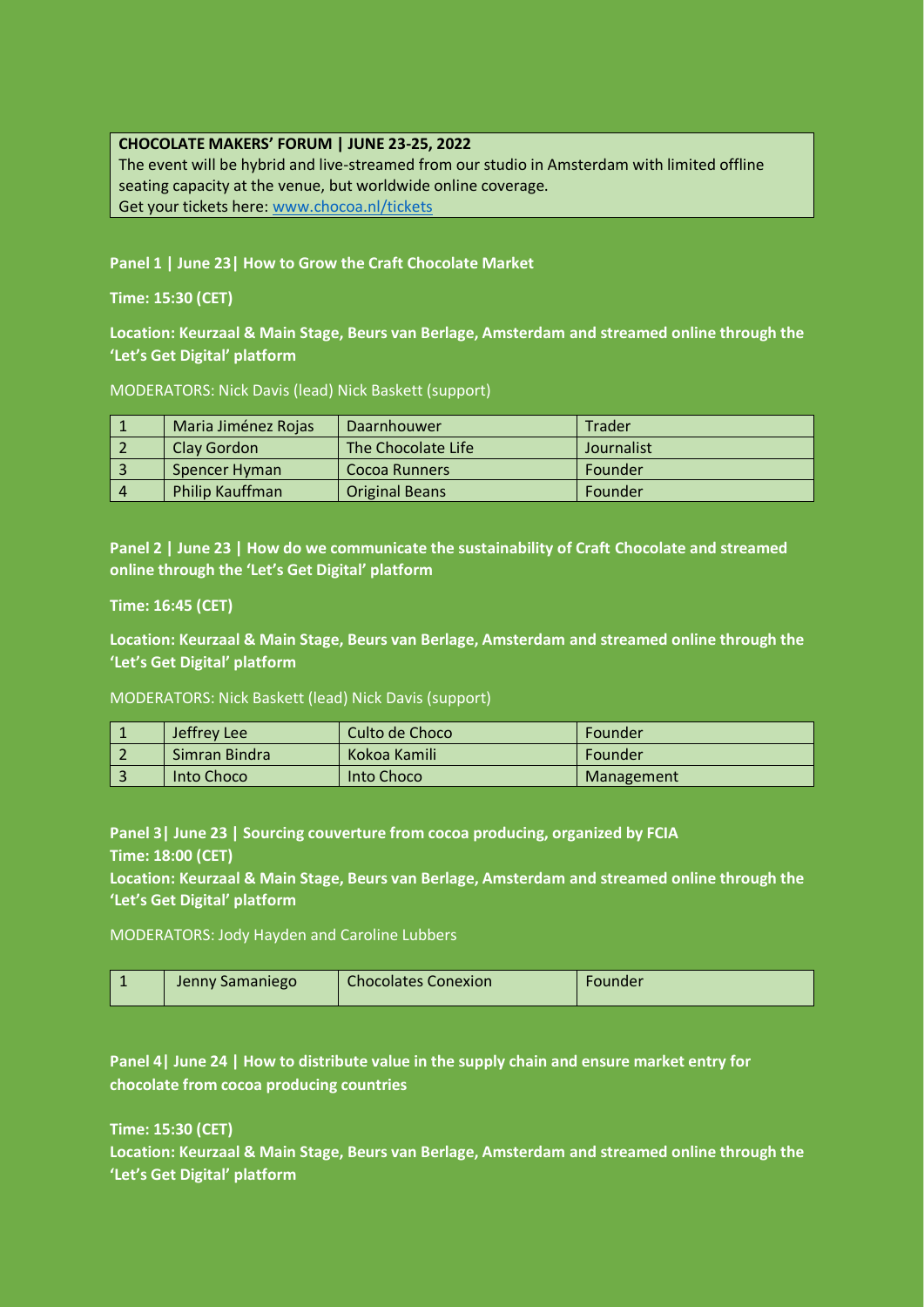## MODERATORS: Nick Baskett (lead) Nick Davis (support)

|                | <b>Tuta Aquino</b>     | Bajaní Chocolate and vice<br>president of the Associação<br><b>Bean to Bar Brasil</b> | Founder and vice president |
|----------------|------------------------|---------------------------------------------------------------------------------------|----------------------------|
|                | Ana Margarita Villegas | <b>Color Cacao</b>                                                                    | Founder                    |
| $\overline{3}$ | <b>Aaron Sylvester</b> | <b>Tri-Island Chocolate and</b><br><b>Cross Atlantic Chocolate</b><br>Collective      | Founder and spokesperson   |
| 4              | <b>Erik Sauer</b>      |                                                                                       | Founder                    |

**Panel 5| June 24 | Unexpected and innovative flavors, super chocolates; What will tomorrow's chocolate market look like?**

**Time: 16:45 (CET)**

**Location: Keurzaal & Main Stage, Beurs van Berlage, Amsterdam and streamed online through the 'Let's Get Digital' platform**

MODERATORS: Nick Davis (lead) Nick Baskett (support)

| Agurtxane Concellón     | Fjåk chocolate                              | Founder         |
|-------------------------|---------------------------------------------|-----------------|
| <b>Kimberly Addison</b> | 57 Chocolate                                | Chocolate maker |
| <b>Martin Christy</b>   | International Chocolate Awards   Co-founder |                 |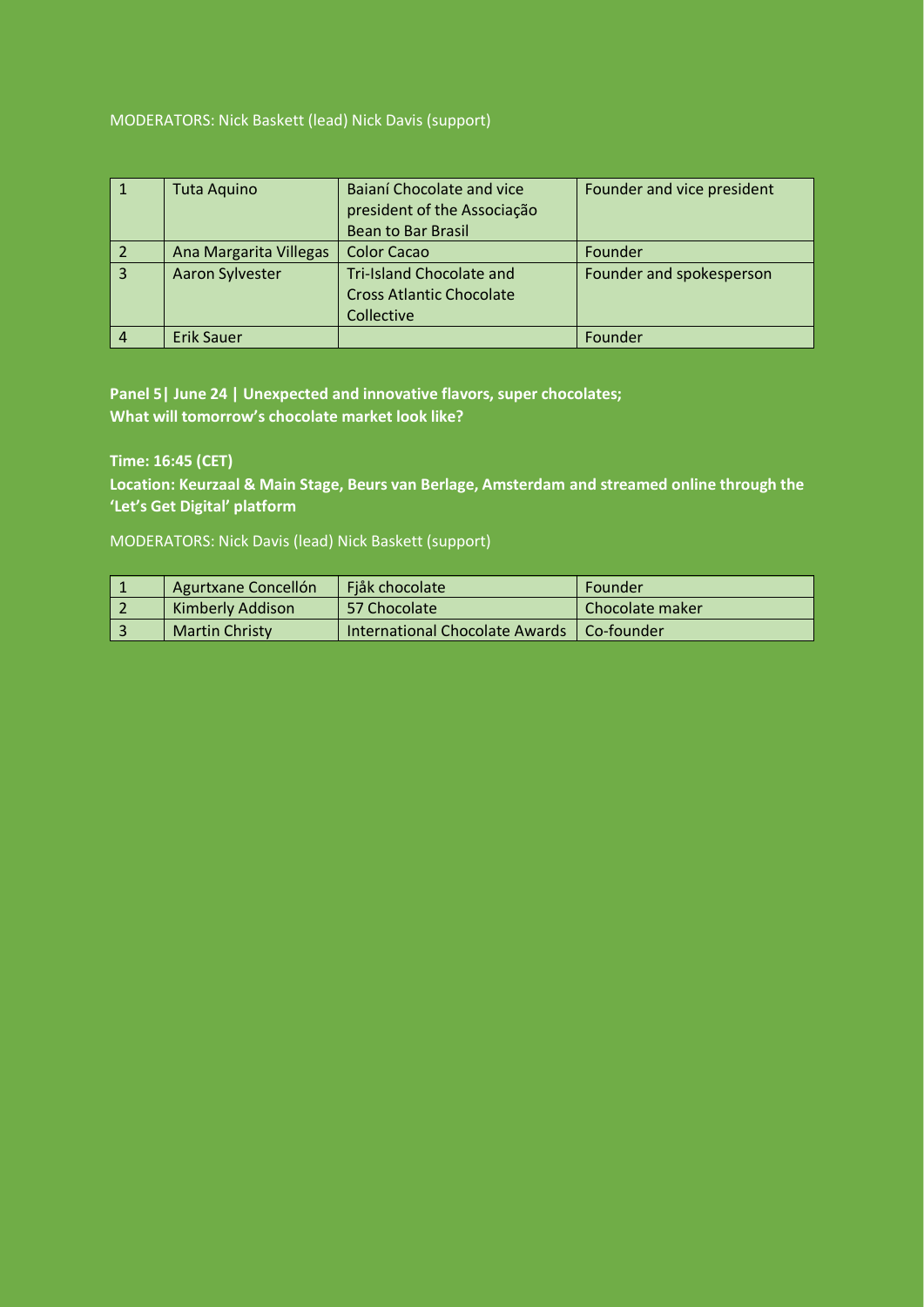**AMSTERDAM SUSTAINABLE COCOA CONFERENCE | JUNE 23-24, 2022** The event will be hybrid and live streamed from our studio in Amsterdam with limited offline seating capacity at the venue, but worldwide online coverage. Get your tickets here: [www.chocoa.nl/tickets](http://www.chocoa.nl/tickets)

**Opening by Michel Arrion, ICCO; Dutch Ministry of Agriculture, Nature and Food Quality and Cocobod Time: 12:15 CET Location: Keurzaal & Main Stage, Beurs van Berlage, Amsterdam and streamed online through the 'Let's Get Digital' platform**

**Panel 1 | June 23 | Implications of EU legislation: Who will pay the price?**

**Time 13:00- 14:00 (CET)**

**Location: Keurzaal & Main Stage, Beurs van Berlage, Amsterdam and streamed online through the 'Let's Get Digital' platform**

MODERATORS: Anna Laven & Joost Gorter

| Sebastiaan van der<br>Hoek | Cargill             | Senior Climate & Land Use<br>Advisor |
|----------------------------|---------------------|--------------------------------------|
| José Iturríos              | Alliance Cocoa Peru | Director                             |

**Panel 2 | June 23 | Implications of EU legislation: How will due diligence impact supply chains?**

**Time: 13:15-14:15 (CET)**

**Location: Keurzaal & Main Stage, Beurs van Berlage, Amsterdam and streamed online through the 'Let's Get Digital' platform**

MODERATORS: Anna Laven & Joost Gorter

|   | Amy Ching                | Satelligence                    | <b>Supply Chain Expert</b>      |
|---|--------------------------|---------------------------------|---------------------------------|
|   | Nicko Debenham           | <b>Sustainability Solutions</b> | Independent                     |
|   |                          | <b>ISCO, Traceability</b>       |                                 |
| 4 | <b>Richard Piechocki</b> | Rabobank                        | Head Sustainability Trade &     |
|   |                          |                                 | <b>Commodity Finance Global</b> |

**Panel 3| June 24 | Talking (carbon) credits Time: 10:00 (CET)**

**Location: Keurzaal & Main Stage, Beurs van Berlage, Amsterdam and streamed online through the 'Let's Get Digital' platform**

MODERATORS: Anna Laven & Joost Gorter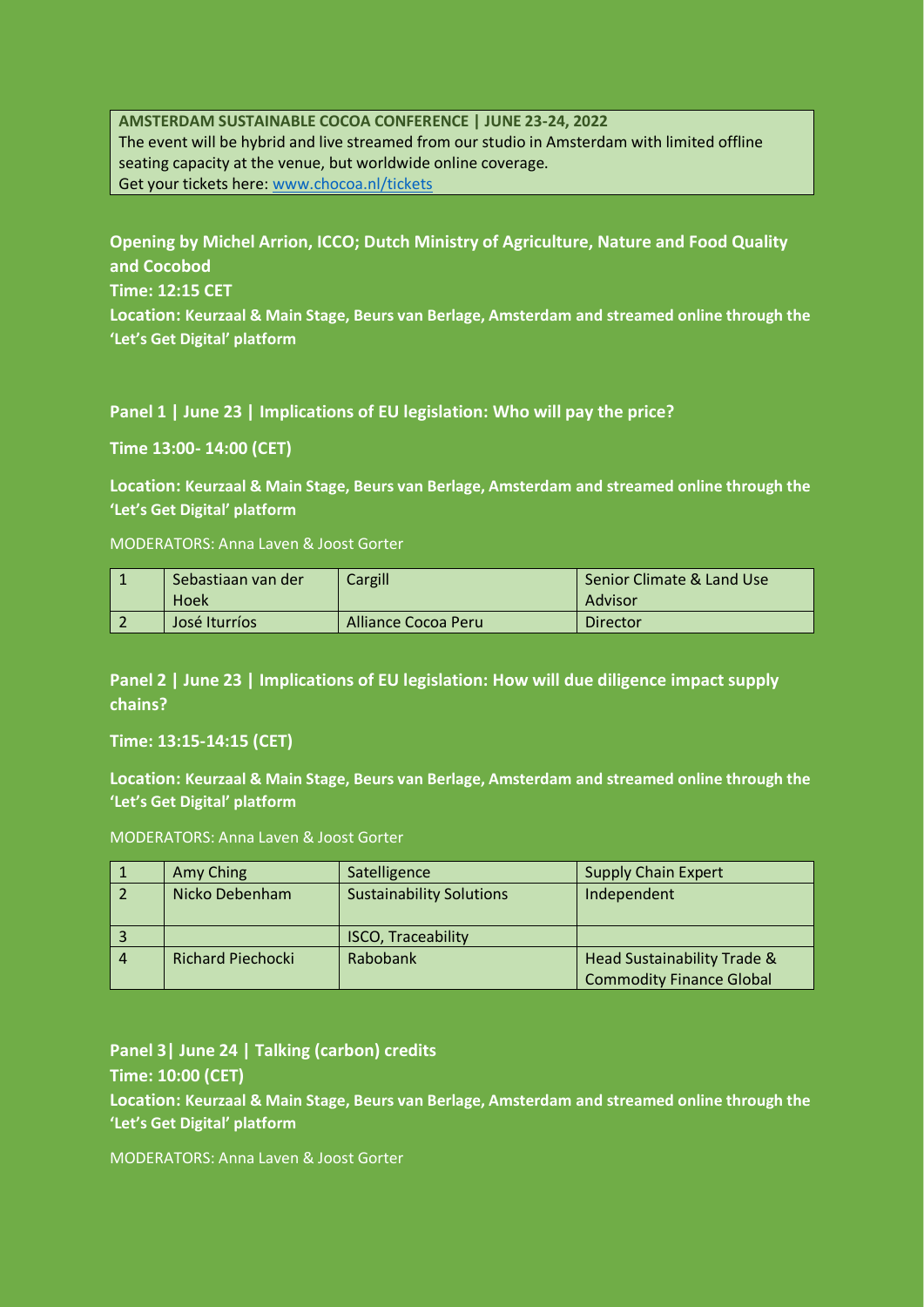| Andres Huby    | <b>Mercuria</b>  | Head of Environmental<br>products |
|----------------|------------------|-----------------------------------|
| Martine Jansen | Rabobank - ACORN | <b>Head Supply</b>                |

**Panel 4| June 24 | Agroforestry: how can agroforestry benefit farmers and mitigate climate change? Time: 13:00 (CET)**

**Location: Keurzaal & Main Stage, Beurs van Berlage, Amsterdam and streamed online through the 'Let's Get Digital' platform**

MODERATORS: Anna Laven & Joost Gorter

| <b>Etelle Higonet</b> | COP27                              |                                                         |
|-----------------------|------------------------------------|---------------------------------------------------------|
| Jim Hazen             | TSIRO                              | <b>Chief of Party Catholic Relief</b><br><b>Service</b> |
|                       | <b>ETG/Beyond Beans Foundation</b> |                                                         |

# **Panel 5| June 24 | Innovation & Sustainability**

### **Time: 14:15 (CET)**

**Location: Keurzaal & Main Stage, Beurs van Berlage, Amsterdam and streamed online through the 'Let's Get Digital' platform**

MODERATORS: Anna Laven & Joost Gorter

| Anian Schreiber | <b>KOA</b>         | <b>DIRECTOR Co-founder &amp;</b> |
|-----------------|--------------------|----------------------------------|
|                 |                    | <b>Managing Director</b>         |
|                 | Tony's Chocolonely |                                  |
|                 | .<br>Driiin        |                                  |

### **Late night show by noon**

**Time: 11:45 (CET)**

**Location: Keurzaal & Main Stage, Beurs van Berlage, Amsterdam and streamed online through the 'Let's Get Digital' platform**

MODERATORS: Anna Laven & Joost Gorter

| Michiel Hendriksz   | <b>FarmStrong Foundation</b> | <b>Executive Director</b>  |
|---------------------|------------------------------|----------------------------|
| Zoi Papalexandratou | Mocca flavour map            | <b>Fermentation Expert</b> |